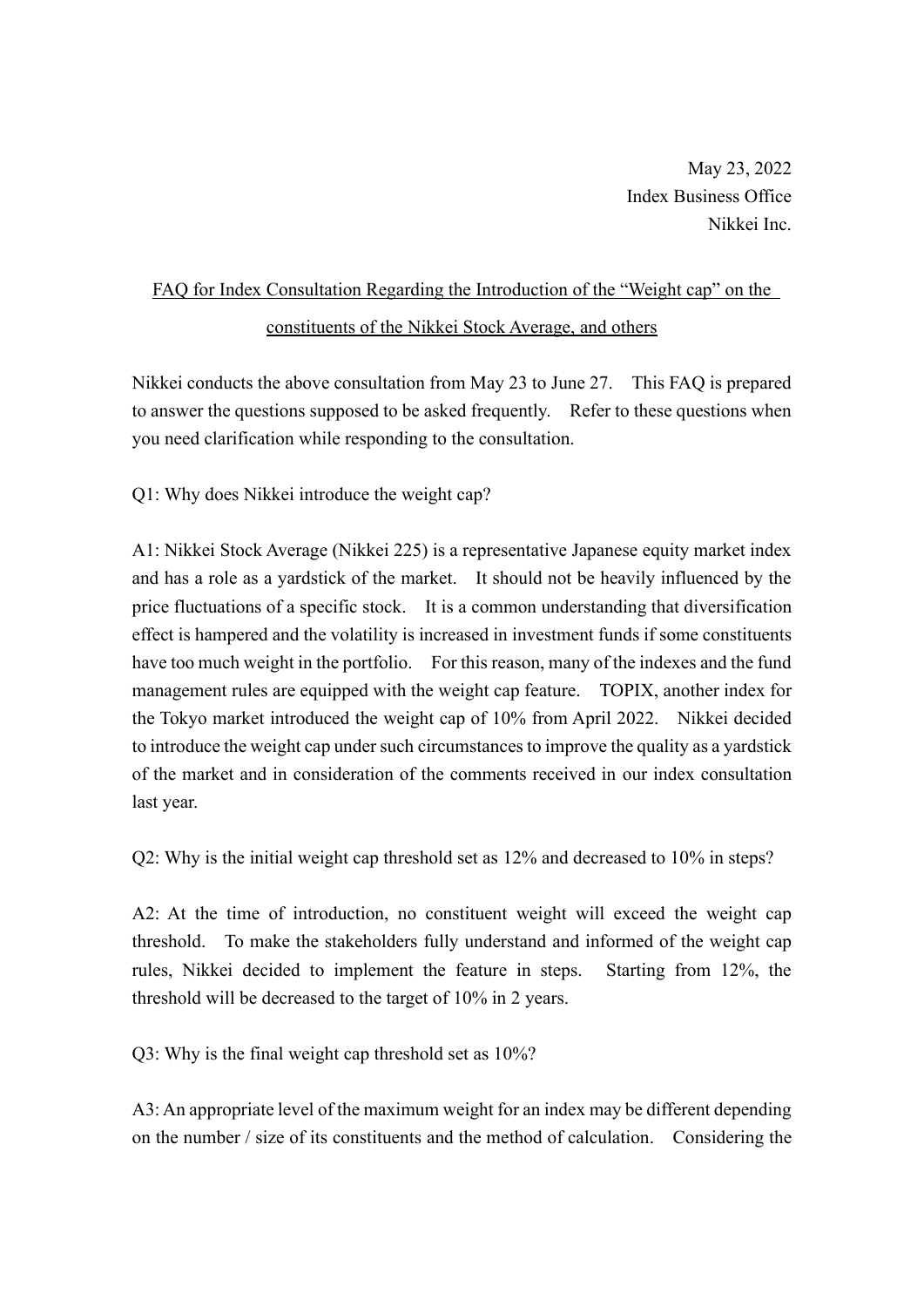growth margin of the constituents as well as quality of the index as a yardstick of the market, after careful examinations, Nikkei decided to choose 10%. Nikkei also considered the fact that 10% is the maximum weight in the guideline regarding the credit risks compiled by the Investment Trusts Association, Japan as well as the upper limits of other major indexes and comments from the index consultation in 2021.

Q4: Why is the capping ratio not raised before it declines under 5%?

A4: If the capping ratio is decreased immediately after the weight of a constituent becomes lower than the weight cap threshold, there will be a chance that the capping ratio is applied and cancelled frequently. To avoid frequent changes, low enough level of weight is chosen considering with the past price fluctuations of the constituent stocks.

Q5: Why isn't the weight of a constituent decreased to the threshold level at once?

A5: When a capping ratio is applied, the weight of such a constituent is expected to decline. Financial products such as index funds need to sell a portion of such a stock from the portfolio. Generally, for the indexes which use weight cap, weight of a constituent is decreased to the threshold level at once. However, if a constituent price surges highly above the weight cap threshold and such weight is decreased to the threshold level directly, sharp decline in the weight may result in huge trading in the market. By decreasing the weight by 0.1 at a time, the impact on the market is expected to be mitigated. On the base date of the next and subsequent periodic reviews, if the weight of the constituent is still above the threshold, the capping ratio will continue to be decreased by 0.1 upon periodic reviews.

Q6: How are the constituents to which the capping ratio are applied treated in the calculation?

A6: Currently, the Nikkei 225 is calculated as a sum of prices adjusted by the price adjustment factor (PAF) divided by the divisor. Under the new rule, prices are adjusted by capped PAF for constituents to which the capping ratio are applied. Following is an example when the capping ratio of 0.9 is applied to a constituent which PAF is 1.

Capped PAF is calculated first.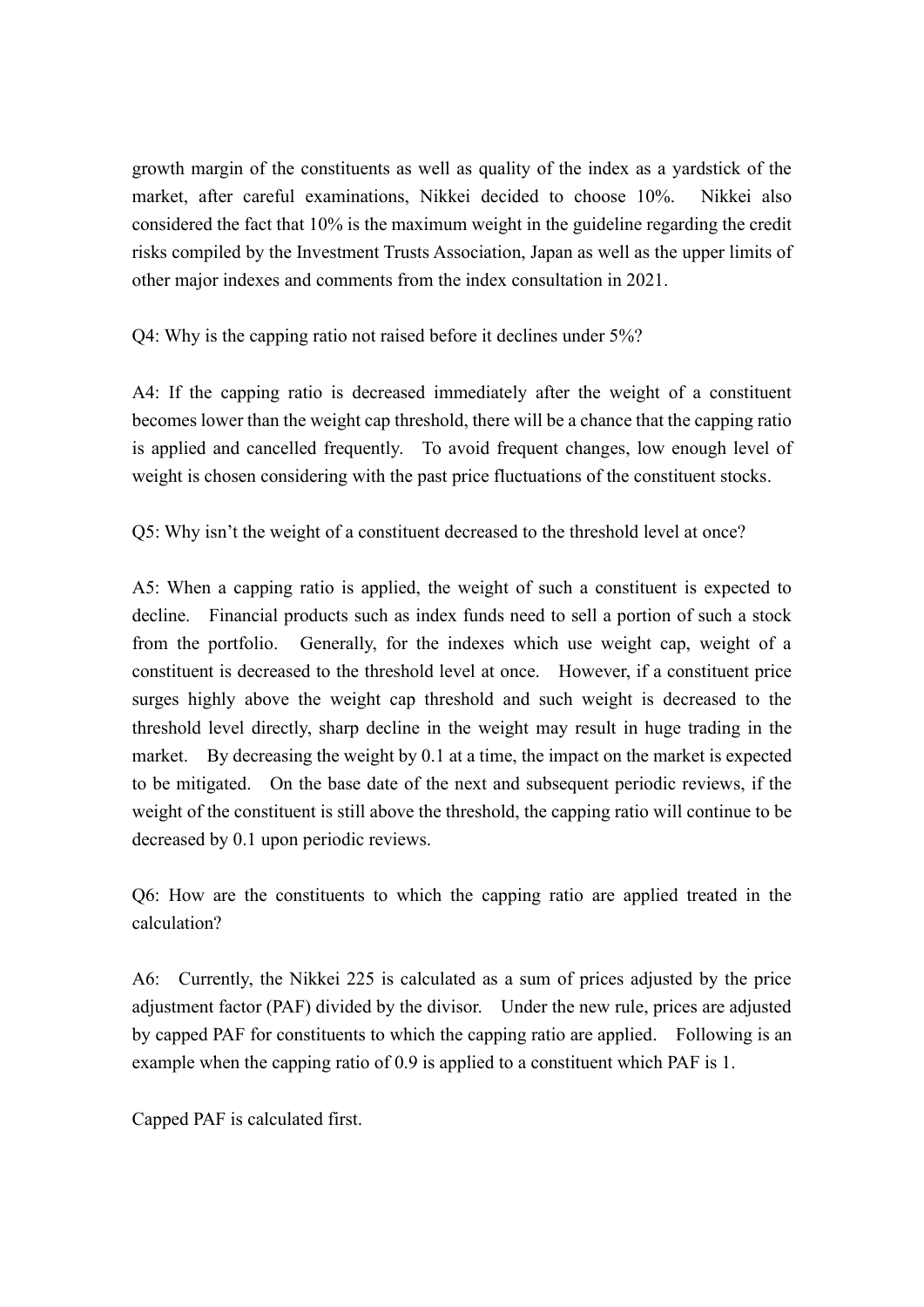Capped PAF = PAF (1) x Capping ratio  $(0.9) = 0.9$ Note: 2nd digit after the decimal is rounded down, if any.

Capped PAF is used to adjust the price of a constituent (provided that the price of a constituent which does not exceed the threshold is adjusted by PAF).

Adjusted price  $=$  stock price x Capped PAF  $(0.9)$ 

When the capping ratio of 0.9 is applied to a constituent whose PAF is 0.8, Capped PAF will be  $0.7 (0.8 \times 0.9 = 0.72, 2nd$  digit after the decimal is rounded down).

Q7: Why is the capping ratio revised when constituents go for large-scale stock split or reverse split and the price adjustment factor is changed accordingly?

A7: Consider a case where a constituent with the price adjustment factor of 0.8 and the capping ratio of 0.9 goes for 1 to 5 stock split. The pre-split capped price adjustment factor is  $0.7$  ( $0.8$  x  $0.9$  =  $0.72$ , 2nd digit after the decimal is rounded down).

The rule stipulates that, under large-scale stock split, the price adjustment factor is revised in line with the ratio of the split. In this case, post-split price adjustment factor (uncapped) will be 4 (0.8 x 5), which will yield new capped price adjustment factor of 3.6 (4 x 0.9). However, to keep the adjusted price of the constituent unchanged after the split, capped price adjustment factor shall be 3.5 (pre-split capped price adjustment factor 0.7 x ratio of split 5). This means the capping ratio shall be 0.875 (4 x 0.875 = 3.5) instead of the original 0.9.

New capping ratio is calculated backward from post-split capped price adjustment factor and the post-split price adjustment factor.

Q8: When does Nikkei announce the application, revision, or cancellation of the capping ratio?

A8: Nikkei announces them together with the result of the periodic review, which is to be conducted twice a year in April and October as proposed in this consultation. There is no fixed date of the announcement of the result of the periodic review stipulated by the methodology. However, for the October reviews in the past, the results were typically